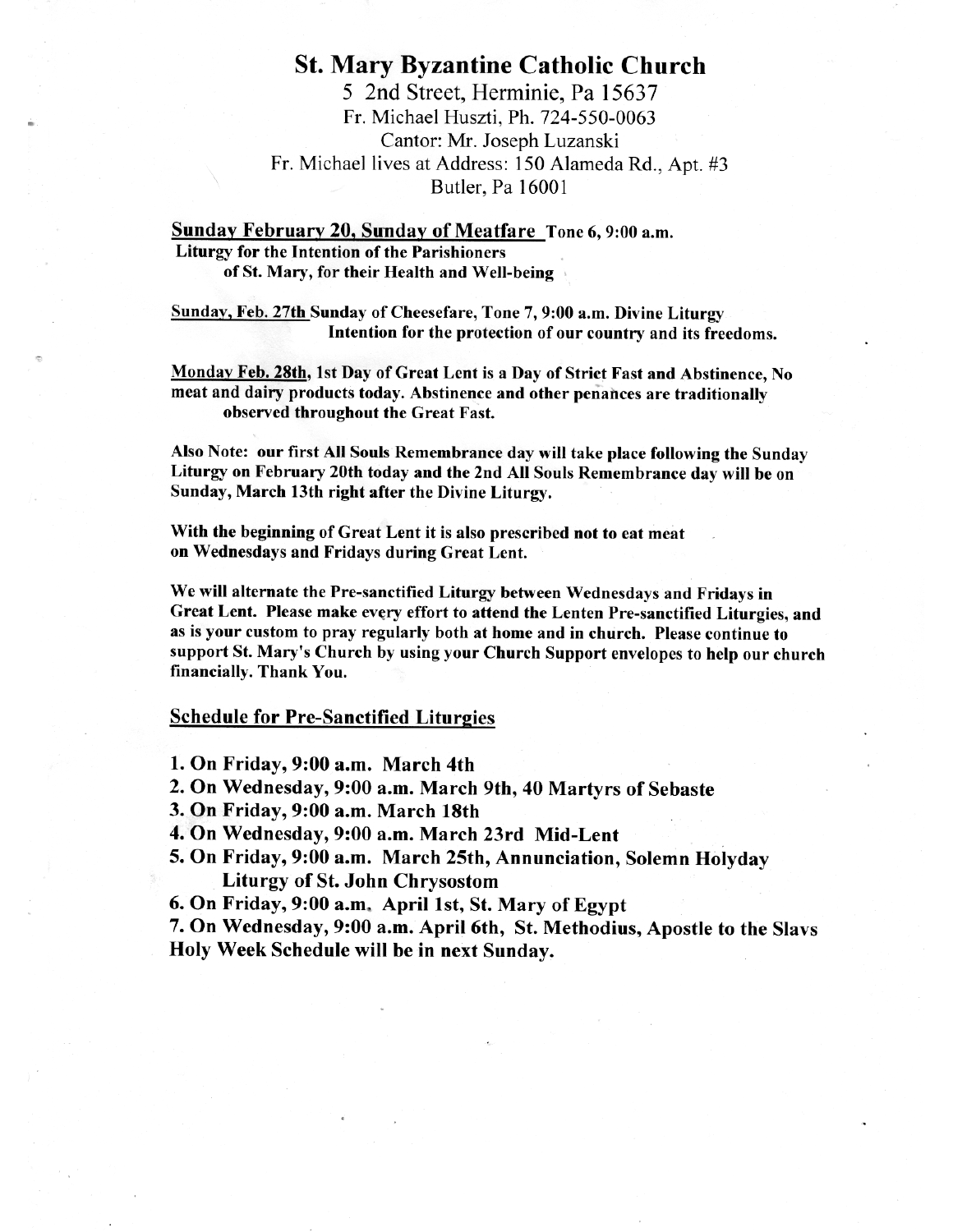## PROTECTION OF THE THEOTOKOS AND EVER VIRGIN MARY (Pokrov)

February 20th

If a man is humble, he never thinks that he has been treated worse than he deserves. He stands so low in his own estimation that no one however hard he may try can think more poorly of him than he thinks of himself. This is the whole secret of the matter. — St. Theophan the Recluse

### chainsawsuit.com



February

19 First All-Souls Saturday

20 Sunday of the Second Coming of Christ (Meat-Fare)

27 (Cheese Fare)

28 Beginning of the Holy Forty Days Fast

If you are a scholar, a student in any educational establishment, or an official in some ministry, an officer in any of the branches of the military service, or a technologist, a painter, a sculptor, a manufacturer, a mechanic remember that the first science for each one of you is to be a true Christian, to believe sincerely in the Holy Trinity, to converse daily with God in prayer, to take part in the Divine service, to observe the rules and regulations of the Church, and to bear in your heart, before your work, during your work, and after your work, the name of Jesus, for He is our light, our strength, our holiness, and our help. St. John of Kronstadt

*Cheese Fare Sunday after Pentecost* Tone *6 Menologion*

*Our venerable father, Leo, Bishop of Catania, in Sicily. By his miracles he acquired the name ˝wonderworker.˝ He lived near Mt.Etna, the fire of which consumed Iliodorus, the sorcerer. He died about A.D 780, during the reign of Leo IV and Constantine.*

Propers for 2/20/2022 Meatfare Sunday

Tone 6 Troparion (Tone  $6$ ) - 152 v. Glory… Kontakion (Meatfare) - 217 v. Now §propers§ Ever… Theotokion - 406 Prokeimenon and Alleluia - 217-8 Our Father (Tone 6)

 $\overline{\text{I}}$ he Cross brings Life – The Lord does not say that the coming kingdom is compared to this or that, as He has been speaking previously, but now openly shows Himself to be the Son of man, who "shall come in his glory." If He has up to now appeared in a condition of dishonor, now he appears in a different role. He reproaches. He confronts. He sits upon his throne of glory. And he continually mentions glory. For his cross was drawing near, a thing that seemed to be a matter of reproach. So he lifts his hearers up and brings before their sight the judgment seat, with all the world gathered around him. (St. John Chrysostom)